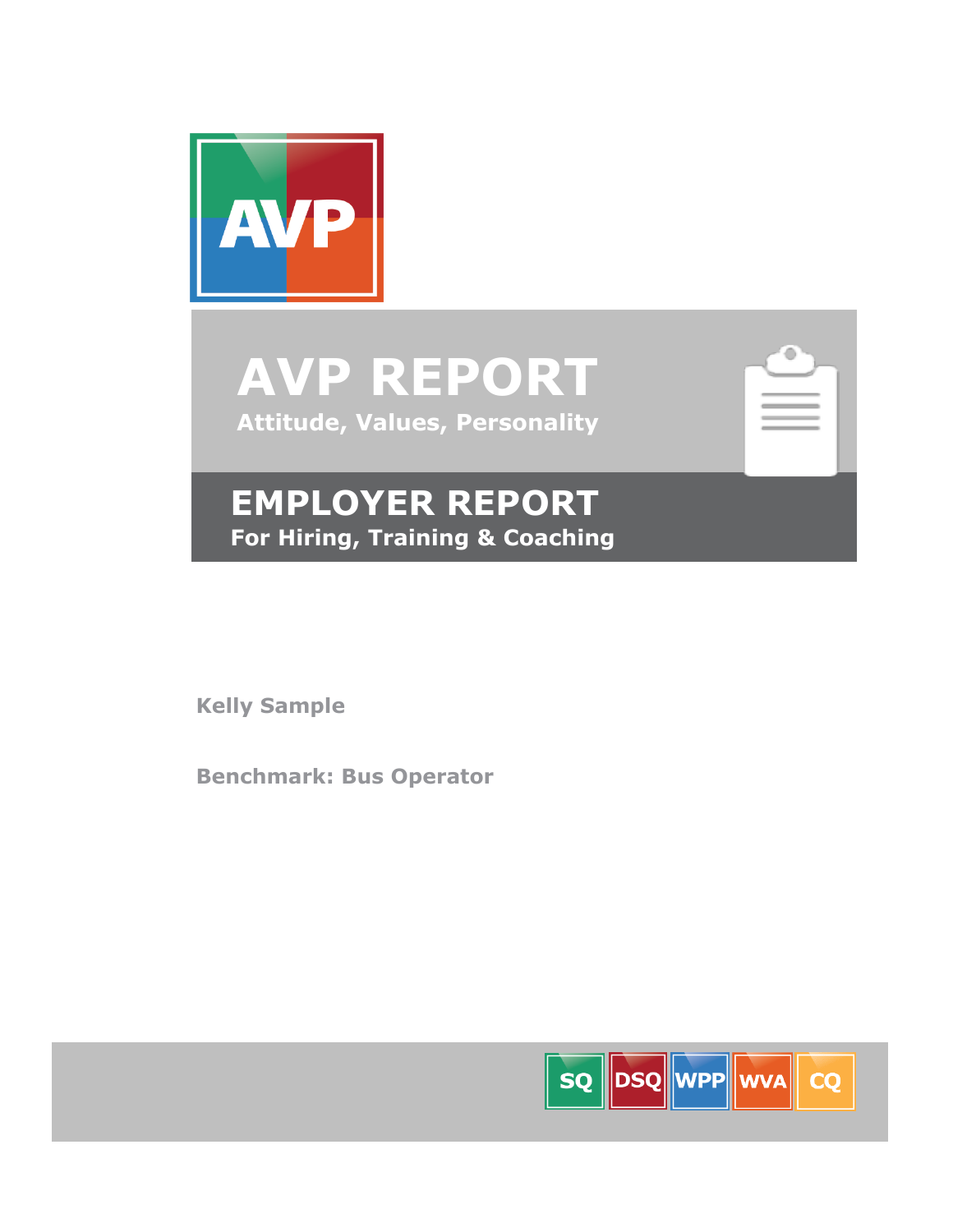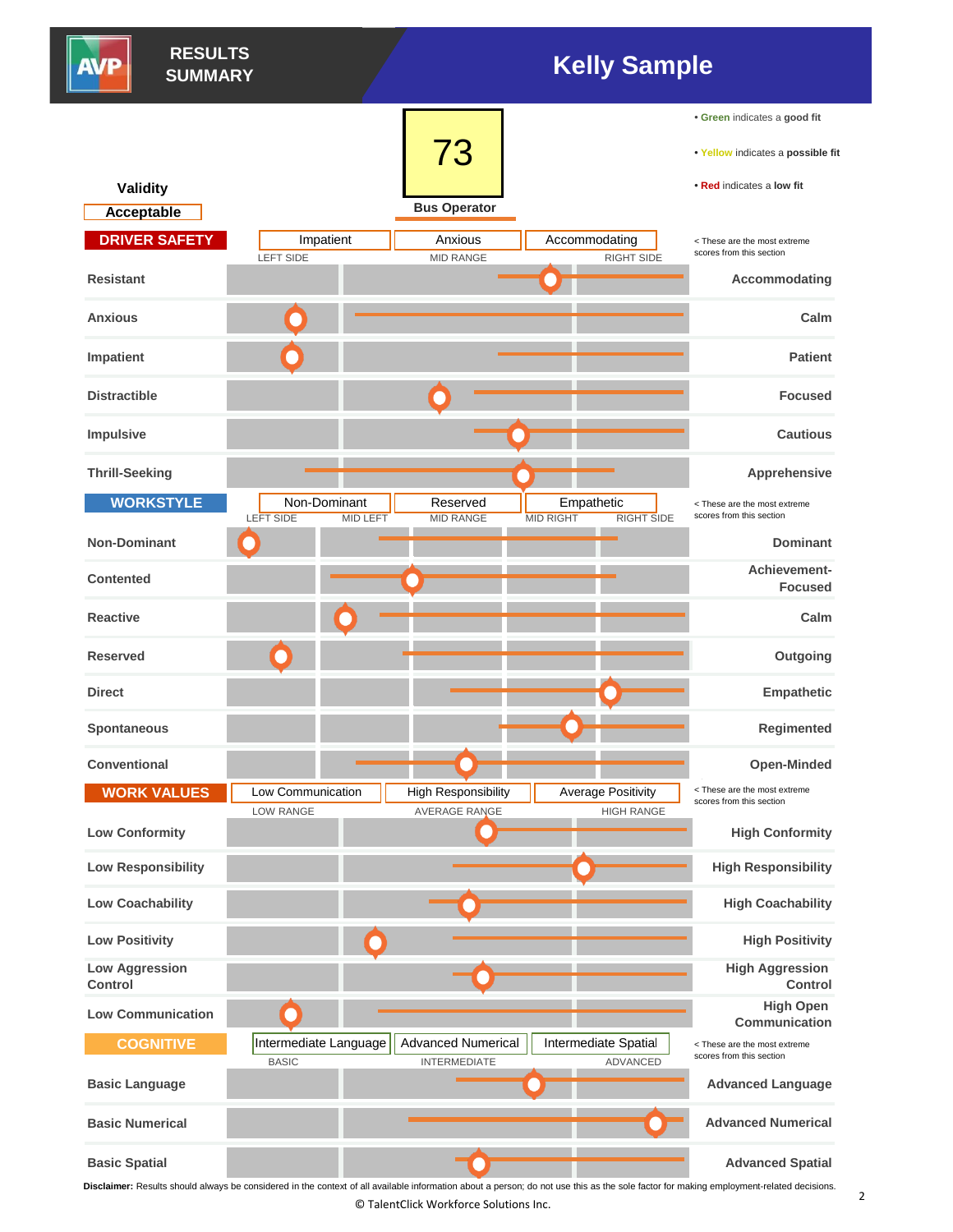

### **Safety Personality Defined**

- This section is a summary of the individual's **safety-related personality traits** calculated from the assessment questionnaire.
- Everyone has core personality traits and tendencies or **"default settings"** that affect behaviors.
- "Default settings" can be hard to change, but you can **reduce risk** by increasing self-awareness & choosing safe behaviors.

## **DSQ™ Score:**

## **Kelly Sample's primary traits:**

|  | 44 | Scores range from 0 to 100<br>• Lower scores tend to be riskier<br>• Higher scores tend to be safer | <b>Impatient</b> | <b>Anxious</b> | <b>Accommodating</b> |
|--|----|-----------------------------------------------------------------------------------------------------|------------------|----------------|----------------------|
|--|----|-----------------------------------------------------------------------------------------------------|------------------|----------------|----------------------|

*These are the most extreme scores from the personality profile below.*

## **Kelly Sample's Safety Personality Profile:**

|                                                                                                       | <b>LEFT SIDE</b>      | <b>MID RANGE</b> | <b>RIGHT SIDE</b>    |                                                                                                |
|-------------------------------------------------------------------------------------------------------|-----------------------|------------------|----------------------|------------------------------------------------------------------------------------------------|
| <b>Resistant</b><br>Questions existing rules<br>and processes, may be<br>resistant to feedback.       | <b>RESISTANT</b>      |                  | <b>ACCOMMODATING</b> | Accommodating<br>Follows rules<br>and processes<br>without questioning.                        |
| <b>Anxious</b><br>Quickly feels<br>stress in unexpected<br>or unfamiliar situations.                  | <b>ANXIOUS</b>        |                  | <b>CALM</b>          | Calm<br>Even-tempered,<br>stress tolerant.<br>calm under pressure.                             |
| Impatient<br>Becomes annoyed<br>or irritated when<br>under stress.                                    | <b>IMPATIENT</b>      |                  | <b>PATIENT</b>       | <b>Patient</b><br>Not easily<br>frustrated or<br>annoyed by others.                            |
| <b>Distractible</b><br>Seeks stimulation<br>and variety. May<br>become distracted.                    | <b>DISTRACTIBLE</b>   |                  | <b>FOCUSED</b>       | <b>Focused</b><br>Less likely to seek<br>stimulation & variety.<br>Able to ignore distractions |
| <b>Impulsive</b><br>Decides quickly,<br>may underestimate<br>consequences of actions.                 | <b>IMPULSIVE</b>      |                  | <b>CAUTIOUS</b>      | <b>Cautious</b><br>Tends to carefully<br>evaluate situations<br>before deciding.               |
| <b>Thrill-Seeking</b><br>Seeks excitement and<br>adventure, comfortable<br>with uncertainty and risk. | <b>THRILL-SEEKING</b> |                  | <b>APPREHENSIVE</b>  | <b>Apprehensive</b><br>Tends to avoid or be<br>uncomfortable with<br>risk and uncertainty.     |
|                                                                                                       | <b>LEFT SIDE</b>      | <b>MID RANGE</b> | <b>RIGHT SIDE</b>    |                                                                                                |

#### **Validity Category:**

#### **Acceptable**

If the validity category is "Caution":

• Interpret the results above with caution • Verify results with interview and reference questions

**Marker:**  Represents this person's results. The mid point of each dimension reflects the average score of all working adults.

#### **Disclaimer:**

We cannot predict the occurrence of specific incidents, but only the probability that people will engage in behaviors that increase the likelihood of incidents. These assessment results should always be considered in the context of all available information about a person; do not use this as the sole factor for making employment-related decisions.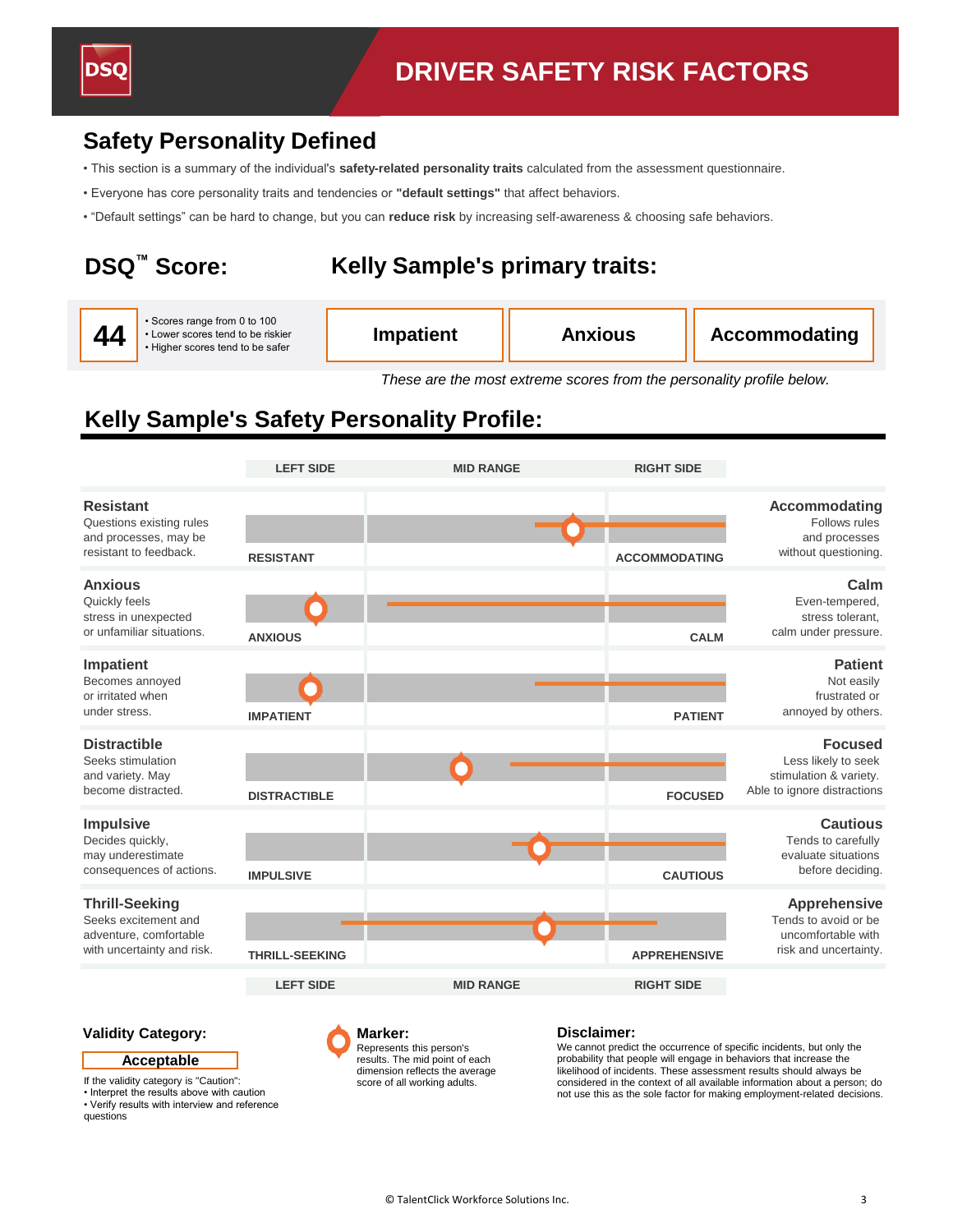

## **STRENGTHS**

#### **Positive aspects related to how Kelly Sample scored:**

#### Accommodating **Impatient**

- Generally open to coaching and re-training
- Comfortable working within set guidelines
- Follows standard operating procedures

- Takes responsibilities seriously
- Shows a sense of urgency
- Receptive to feedback and coaching on areas for improvement

- Would respond well to positive feedback
- Will likely be a straightforward and frank communicator
- Comfortable voicing opinions even if they are unpopular

#### **Anxious Apprehensive**

- Open to trying new ways of completing tasks
- Not likely to be fearful or afraid of acceptable risks
- Able to recognize risks that can be avoided

## **POTENTIAL CHALLENGES**

### **Management considerations related to how Kelly Sample scored:**

## **Impatient E Anxious**

- May need to be reminded of the impact his/her actions have on others
- May need encouragement to let go of grudges and
- stop taking others' behavior personally
- May need time to "cool off" after becoming frustrated

- Would benefit from having some variety in tasks
- Comfortable when circumstances change
- May become restless or bored after long periods of repetitive work

- Quickly feels stress and pressure
- May need to be reminded that mistakes are improvement opportunities
- Would benefit from reassurance and support, especially when learning new things

#### **Distractible Accommodating**

- May not always inform others when standard procedures aren't appropriate
- Would benefit from knowing the reasons behind rules and the consequences of ignoring them
- May hesitate to stop and question things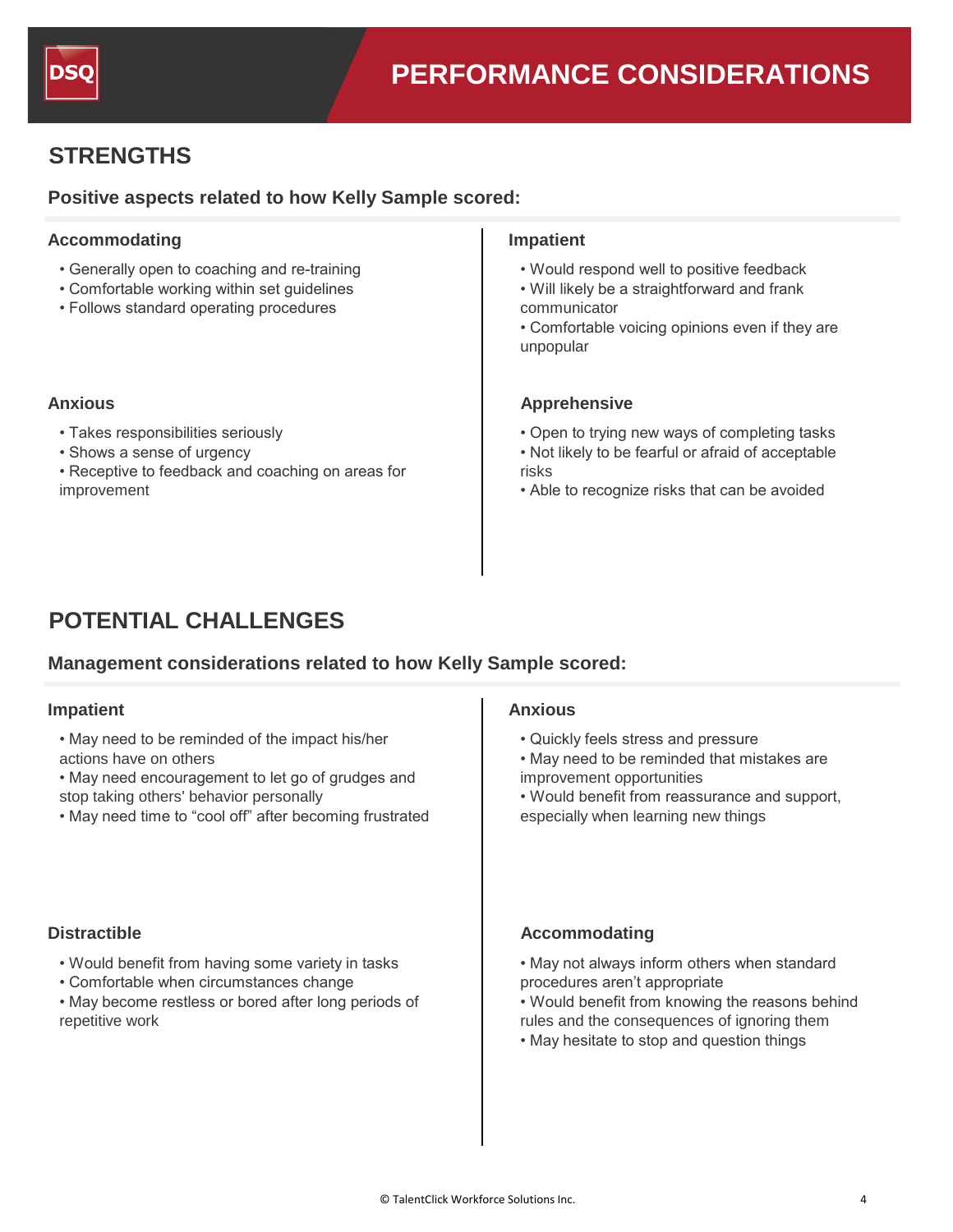

#### **Impatient**

**Interview Questions: Suggested questions to probe into this area to assess 'fit':**

• Give me an example of a work situation where someone did something that you found to be extremely annoying. What was the situation?

• Give me an example of a work situation where you became angry about something. What was the situation and how did you handle it?

### **Anxious**

**Interview Questions: Suggested questions to probe into this area to assess 'fit':**

• Give me an example of a time when you had to make an extremely quick decision that might have had serious consequences. What was the situation and what did you do?

• Give me an example of a time when you had to handle a lot of stress at work. Describe the situation and what you did to handle it.

### **Distractible**

**Interview Questions: Suggested questions to probe into this area to assess 'fit':**

• Tell me about a time when you had to do boring or tedious work. What was the situation and what did you do to stay focused?

• Tell me about a time when you were distracted and you narrowly avoided an accident. Describe the situation in detail.

### **Accommodating**

**Interview Questions: Suggested questions to probe into this area to assess 'fit':**

• Tell me about a situation where you felt that if you followed standard rules and procedures it might be unsafe. How did you handle the situation? Did you tell anyone?

• Tell me about a time when you were supposed to follow rules or regulations that you thought were unnecessary. What was the situation and what did you do?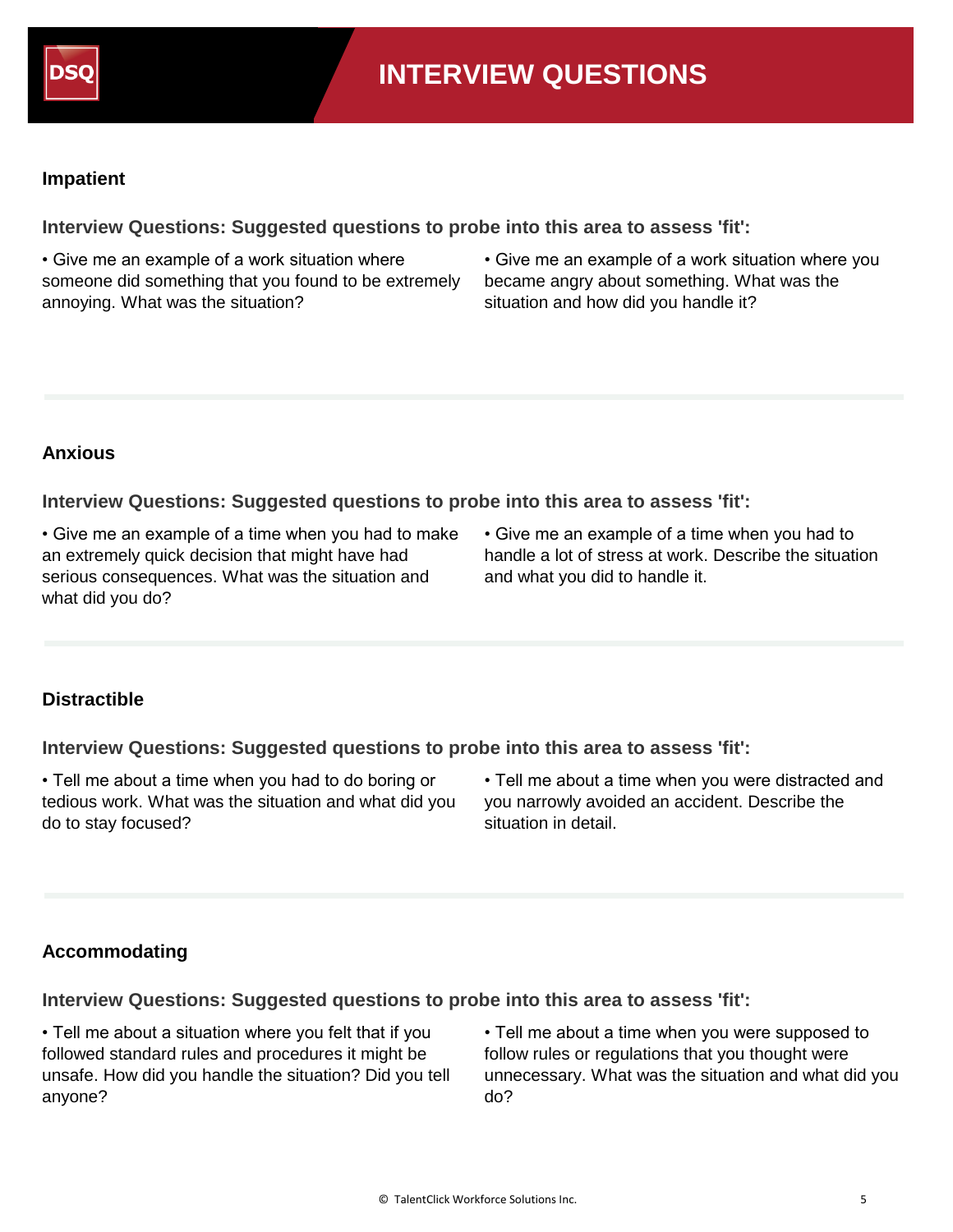### **Introduction**

This report is a summary of strengths and areas for coaching and development based on responses to the items in the assessment. The report is focused around seven main dimensions addressing different aspects of your workstyle. Keep in mind as you read the report that right side scores are not better than left side scores. There are positive and negative implications for both right side and left side scores, although certain scores are more preferable for certain roles.

## **Kelly Sample's primary traits:**

| <b>Non-Dominant</b><br><b>Empathetic</b><br><b>Reserved</b> |
|-------------------------------------------------------------|
|-------------------------------------------------------------|

*These are the most extreme scores from the personality profile below.*

## **Summary of Kelly Sample results:**

|                                                                                           | <b>LEFT SIDE</b> | <b>MID LEFT</b> | <b>MID RANGE</b> | <b>MID RIGHT</b> | <b>RIGHT SIDE</b> |                                                                                                        |
|-------------------------------------------------------------------------------------------|------------------|-----------------|------------------|------------------|-------------------|--------------------------------------------------------------------------------------------------------|
| <b>Non-Dominant</b><br>Not motivated to lead<br>others, less assertive                    |                  |                 |                  |                  |                   | <b>Dominant</b><br>Driven to lead<br>others, assertive                                                 |
| Contented<br>Modest expectations<br>and objectives                                        |                  |                 |                  |                  |                   | <b>Achievement-Focused</b><br>Motivated to reach<br>challenging goals, high<br>expectations of oneself |
| <b>Reactive</b><br>Sense of urgency and<br>reactive to stress<br>and pressure             |                  |                 |                  |                  |                   | Calm<br>Even-tempered, calm<br>when working under<br>pressure                                          |
| <b>Reserved</b><br>Task focused; does not<br>have a strong need for<br>social interaction |                  |                 |                  |                  |                   | Outgoing<br>Comfortable with<br>social interaction<br>and talkative                                    |
| <b>Direct</b><br>Straightforward<br>and direct                                            |                  |                 |                  |                  |                   | Empathetic<br>Sensitive to the<br>needs of others<br>and tactful                                       |
| <b>Spontaneous</b><br>Flexible and<br>improvising                                         |                  |                 |                  |                  |                   | Regimented<br>Rule abiding and<br>detail focused                                                       |
| Conventional<br>Practical and prefer<br>predictability                                    |                  |                 |                  |                  |                   | Open-minded<br>Imaginative, open<br>to change, curious<br>and creative                                 |

**Validity Category:**

**Acceptable**

If the validity category is "Caution":

• Interpret the results above with caution • Verify results with interview and reference questions

**Marker:**  Represents this person's results. The mid point of each dimension reflects the average score of all working adults.

#### **Disclaimer:**

We cannot predict the occurrence of specific incidents, but only the probability that people will engage in behaviors that increase the likelihood of incidents. These assessment results should always be considered in the context of all available information about a person; do not use this as the sole factor for making employment-related decisions.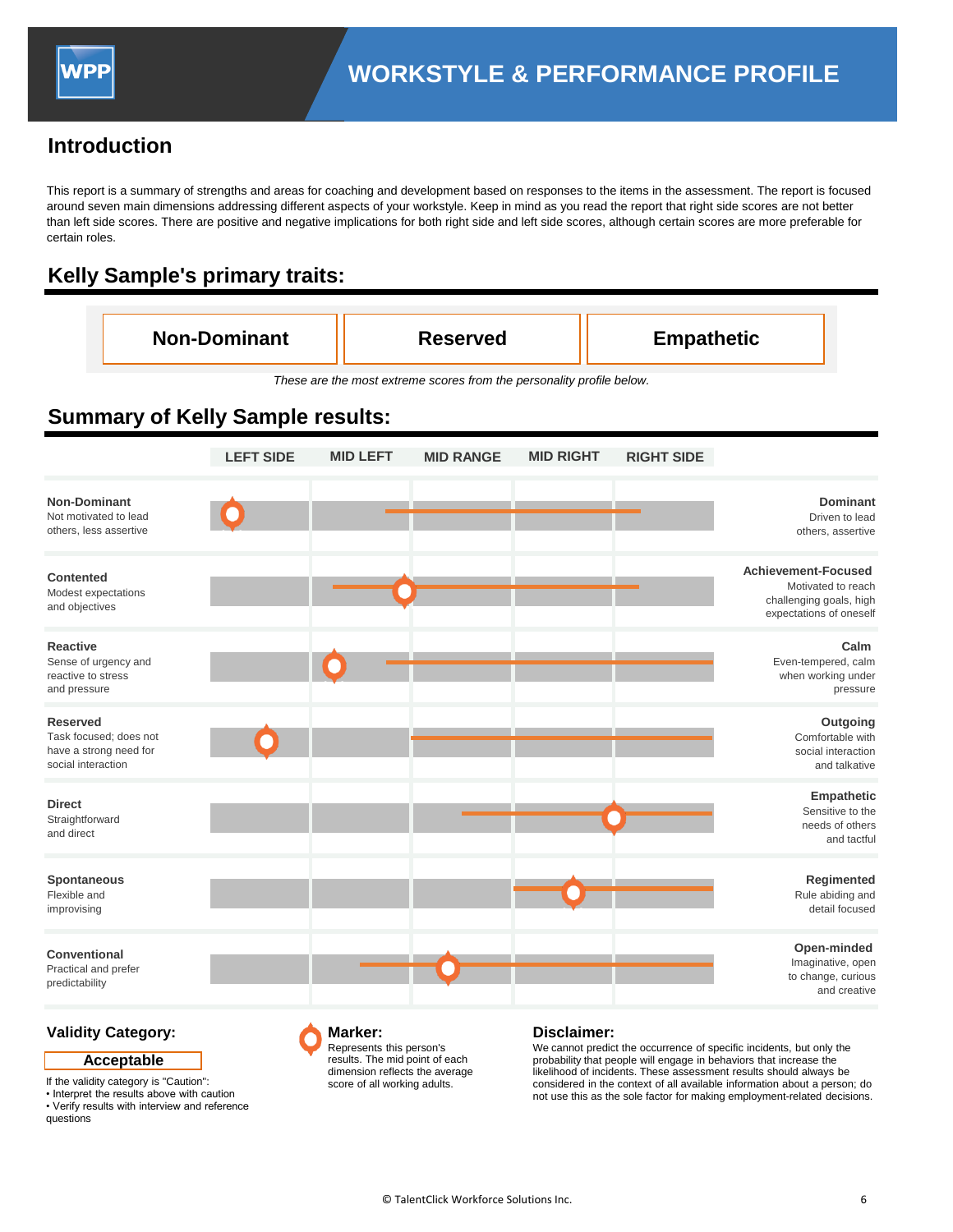

## **STRENGTHS**

### **Positive aspects related to how Kelly Sample scored:**

- Helpful and considerate
- Avoids conflict
- Empathetic and understanding
- Focused on cooperation and team efforts

#### **Non-Dominant Reserved**

- Would be a cooperative team member
- Able to stay focused on independent work
- Comfortable taking direction from others
- Accommodating of co-workers

#### **Empathetic Regimented**

- Prefers organization and structure
- Process and detail-oriented
- Mindful of planning requirements
- Conscientious and dependable

- Prefers completing tasks to socializing
- Able to focus and work independently
- Has good listening skills
- Doesn't seek attention

## **POTENTIAL CHALLENGES**

#### **Management considerations related to how Kelly Sample scored:**

## **Non-Dominant E Reserved**

- Will prefer collaborating more than leading
- May be uncomfortable delegating tasks to others if required to
- Would benefit from hearing performance feedback
- Would benefit from recognition for good performance

- Should be given ambitious but reachable goals and targets
- Should be monitored to make sure that stress levels are not too high
- Would benefit from positive feedback
- Would likely be open to hearing suggestions for performance improvement

- Should be encouraged to share thoughts and ideas
- May not highlight or seek attention for work well done
- May need to feel comfortable before communicating openly
- Should have independent work as a significant job component

#### **Reactive Contented**

- Would respond well to being recognized for good work
- Would benefit from occasional reminders for work quality standards
- Would respond best to being given reachable goals
- Would be motivated by group collaboration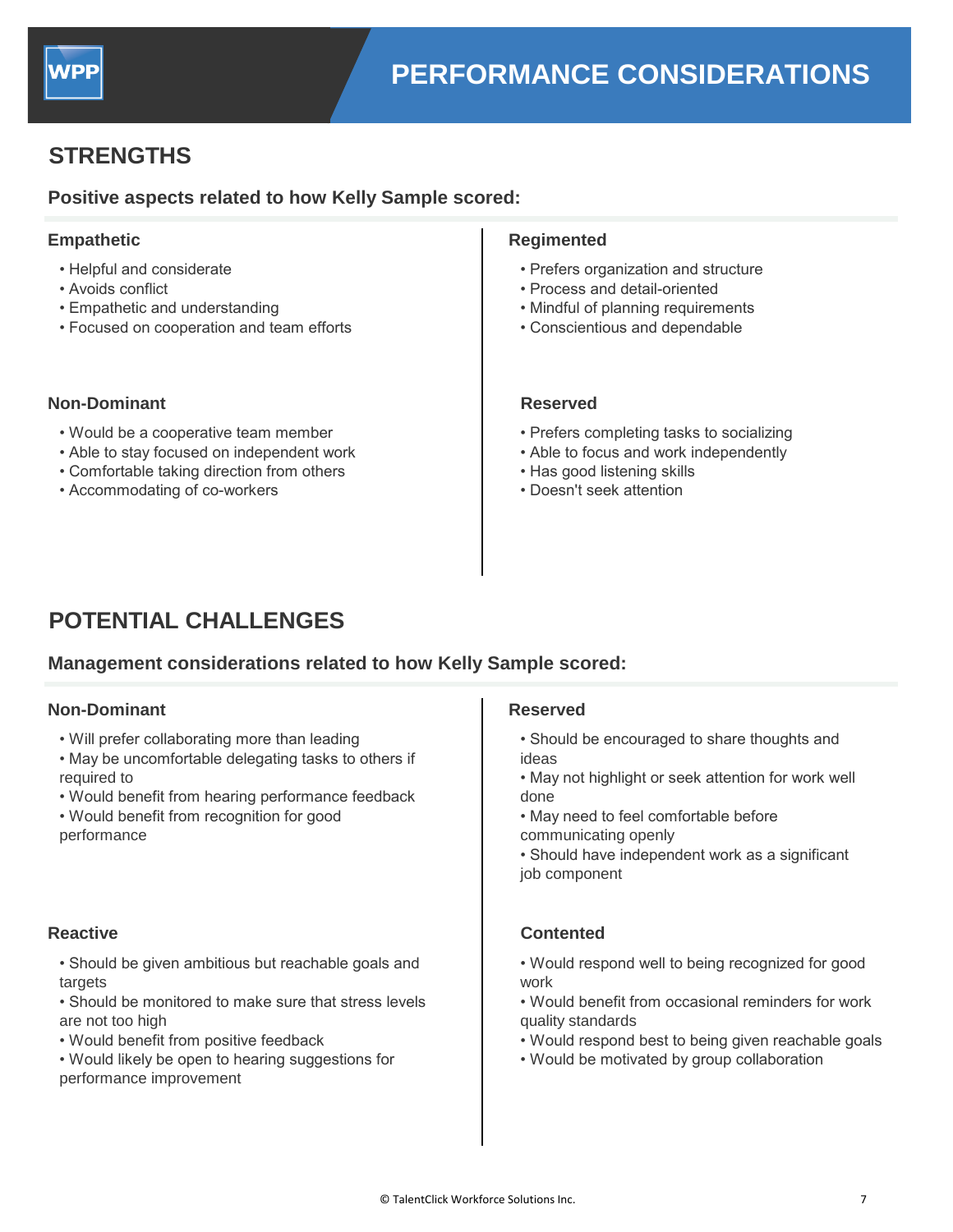

### **Non-Dominant**

**Interview Questions: Suggested questions to probe into this area to assess 'fit':**

• Give me an example of a time when you had to resolve a difficulty or conflict with a customer, vendor or co-worker. What was the situation and how did you handle it?

• Give me an example of a situation in the past where you have demonstrated your ability to be assertive when necessary. What was the situation?

#### **Reserved**

**Interview Questions: Suggested questions to probe into this area to assess 'fit':**

• Tell me about a recent time when you had to initiate contact and build a relationship with a new person or group. Describe the situation and your actions in detail.

• Give me an example of a time when you were in a situation where communicating with someone was challenging. What was the situation and how did you handle it?

#### **Reactive**

**Interview Questions: Suggested questions to probe into this area to assess 'fit':**

• Tell me about a time when you were particularly overwhelmed with your responsibilities at work. What strategies did you use to deal with this pressure?

• Stress can often decrease our job effectiveness. Tell me about a particularly stressful situation that could have affected your performance at work if you had let it. How did you cope with the stress?

### **Contented**

#### **Interview Questions: Suggested questions to probe into this area to assess 'fit':**

• Tell me about a time when you faced a challenge that required an exceptional amount of self-motivation to overcome. Please describe the situation and your actions in detail.

• Tell me about a time when you had to motivate yourself to accomplish something difficult. What was the situation and how did you motivate yourself?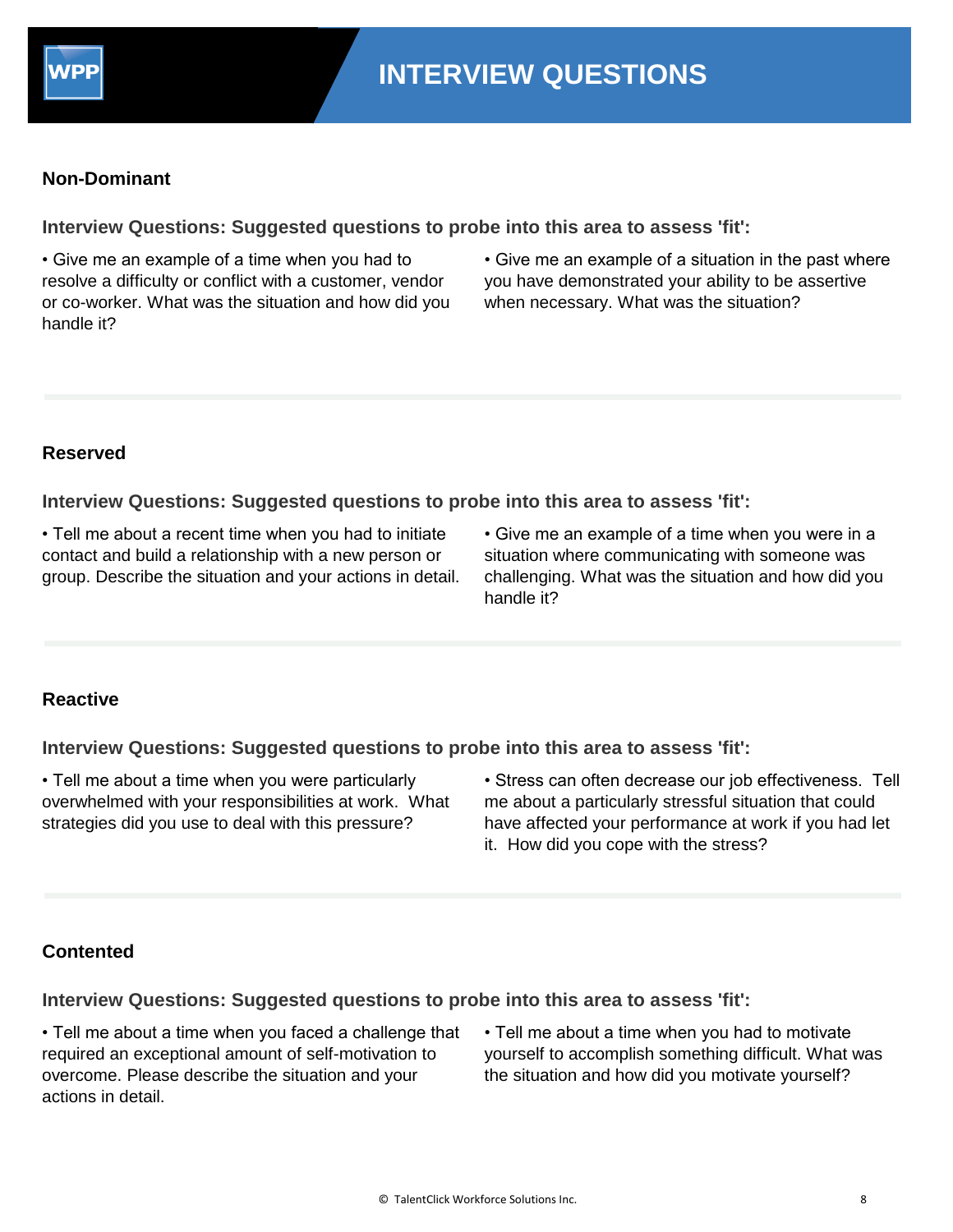### **Introduction**

- This report is a summary of the individual's work values and attitude calculated from the assessment questionnaire.
- Everyone has core traits and personal standards for behavior that manifest as "default" reactions to work situations.

• These "default settings" can be hard to change, but you can reduce the risk of negative outcomes by increasing awareness and actively managing counterproductive behaviors.

## **Results for Kelly Sample:**

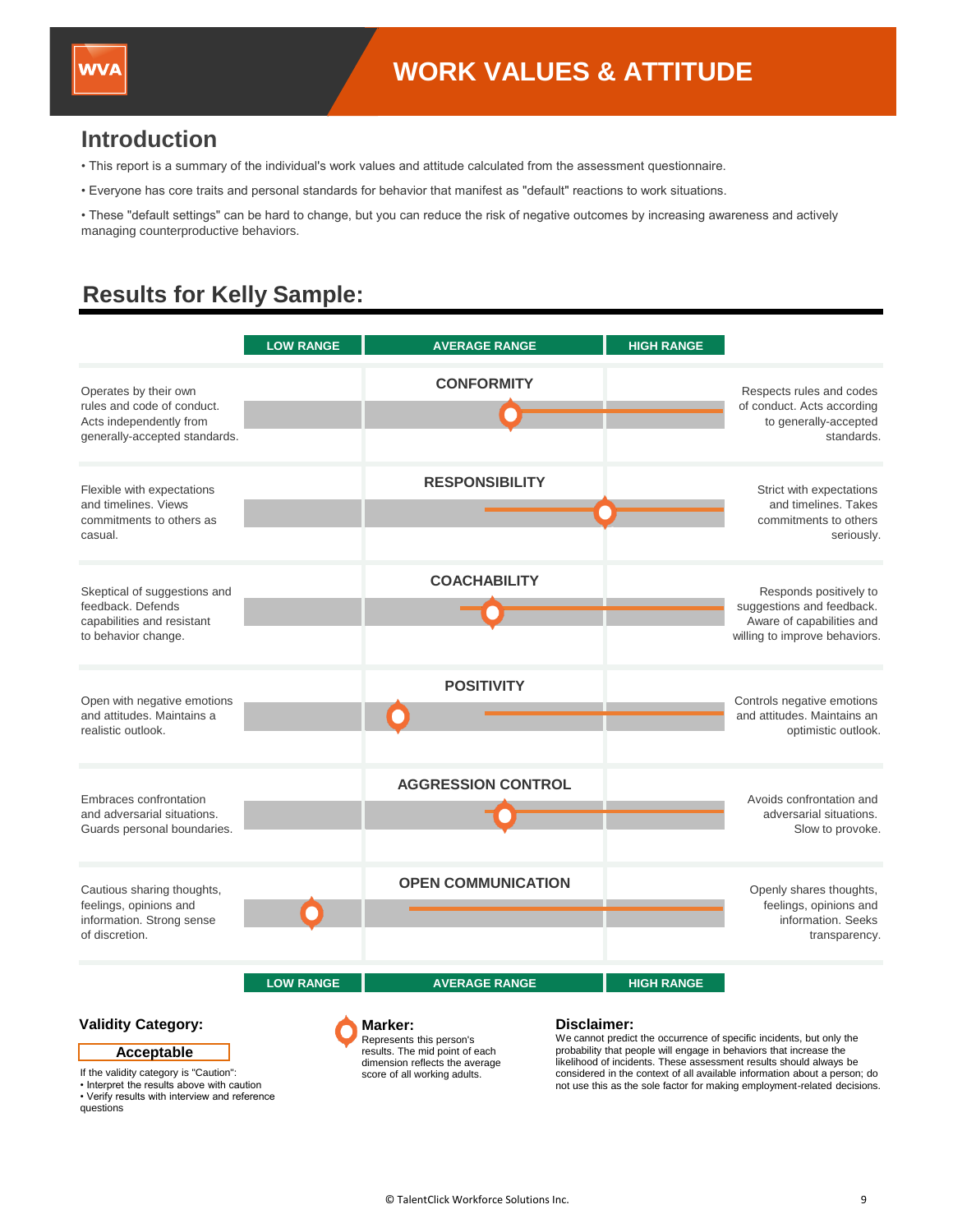

## **STRENGTHS**

### **Positive aspects related to how Kelly Sample scored:**

- Follows through on commitments
- Adheres to plans and timelines
- Prefers to complete tasks themselves
- Strives to please others

#### **Average Aggression Control Average Coachability**

- Keeps irritability under control in most situations
- Not easily provoked by others
- Generally demonstrates patience with others
- Comfortable addressing conflict with others when needed

#### **High Responsibility Average Conformity Average Conformity**

- Comfortable questioning rules and traditions
- Generally trusting of others
- Cares about their own reputation
- Seen as credible

- Generally open to suggestions for improvement
- Comfortable questioning advice from others
- Willing to change behaviors
- Sees the value of self-improvement

## **POTENTIAL CHALLENGES**

#### **Management considerations related to how Kelly Sample scored:**

#### **Low Communication E Example 20 and 20 and 20 and 20 and 20 and 20 and 20 and 20 and 20 and 20 and 20 and 20 and 20 and 20 and 20 and 20 and 20 and 20 and 20 and 20 and 20 and 20 and 20 and 20 and 20 and 20 and 20 and**

- May hesitate to share information with others
- May keep others at a distance and appear 'closed off' or secretive

• Should be encouraged to make an effort to communicate more than they may feel necessary

- May be sensitive to critical performance feedback
- May give all sources of feedback equal weighting
- Would benefit from constructively-worded criticism to avoid a defensive reaction

- May hesitate to question new ideas when they sense potential downsides
- May not let others know when they are feeling stressed or frustrated
- May need encouragement during stressful or uncertain times

#### **Average Coachability Average Aggression Control**

- May become frustrated with others in stressful situations
- May need to be more assertive when urgent action is necessary
- Should be encouraged to take a break to 'regroup' if they feel agitated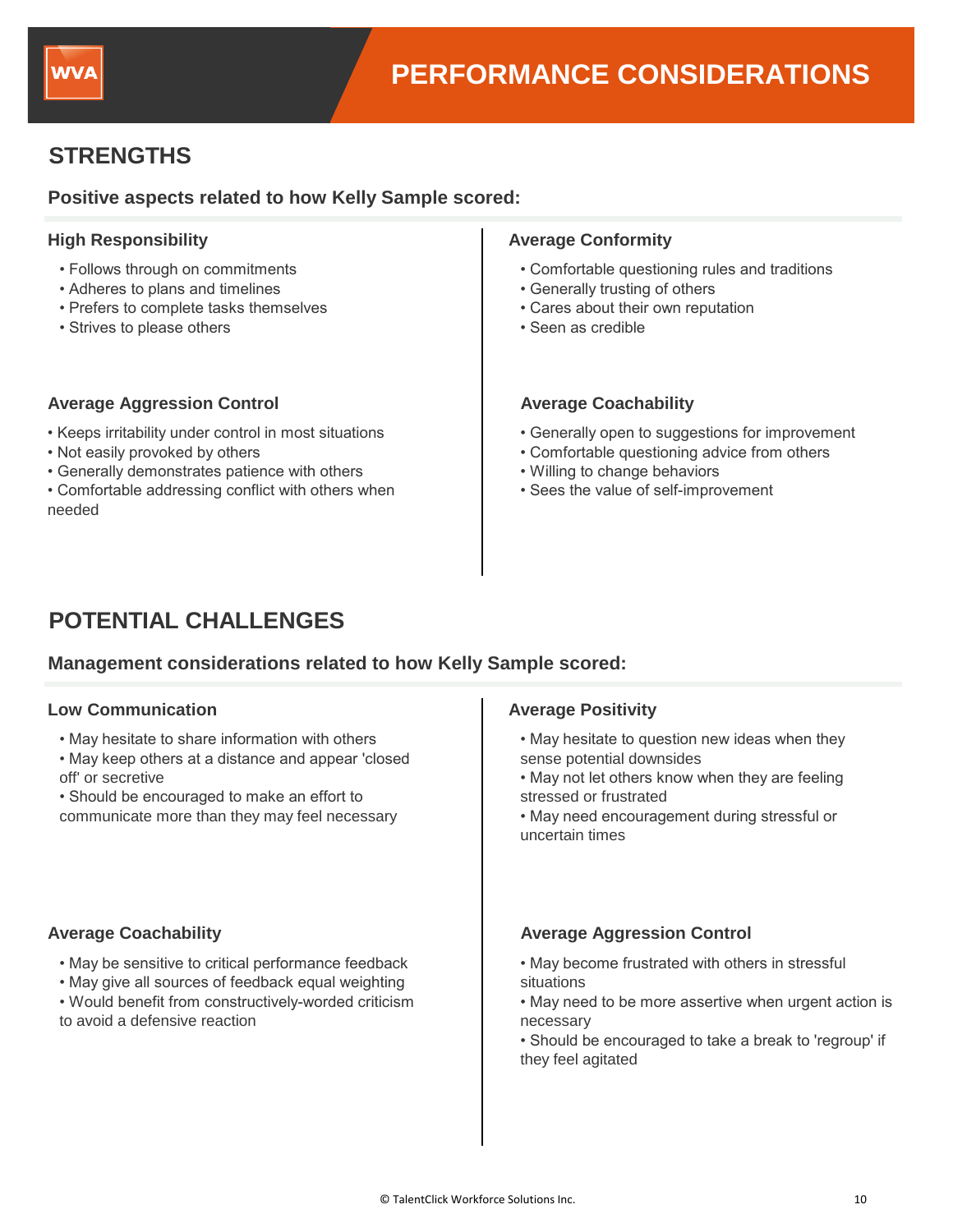

### **Low Communication**

**Interview Questions: Suggested questions to probe into this area to assess 'fit':**

• Give me an example of a work situation when you shared your thoughts even though it would have been easier to keep your opinions to yourself. What was the situation, and how did you handle it?

• Tell me about a time when you had to initiate communication with a new person or group of people in a work situation. Describe the situation and how you handled it.

### **Average Positivity**

**Interview Questions: Suggested questions to probe into this area to assess 'fit':**

• We all have times when we get discouraged at work. Describe a time when this happened to you, and what you did about it.

• Give me an example of a time when working with a coworker was very challenging. What was the situation, and what did you do?

### **Average Coachability**

**Interview Questions: Suggested questions to probe into this area to assess 'fit':**

• Give me an example of a time when you changed a behavior or stopped a bad habit. What was it, and what did you do to change?

• Tell me about a time when someone gave you advice that you disagreed with. What was the situation, and what did you do?

### **Average Aggression Control**

**Interview Questions: Suggested questions to probe into this area to assess 'fit':**

• We all have people we don't get along with. Describe a time when you had to work with someone you didn't get along with and how you handled it.

• Tell me about a time when someone did something bad to you and you did something about it. Describe the situation and your actions in detail.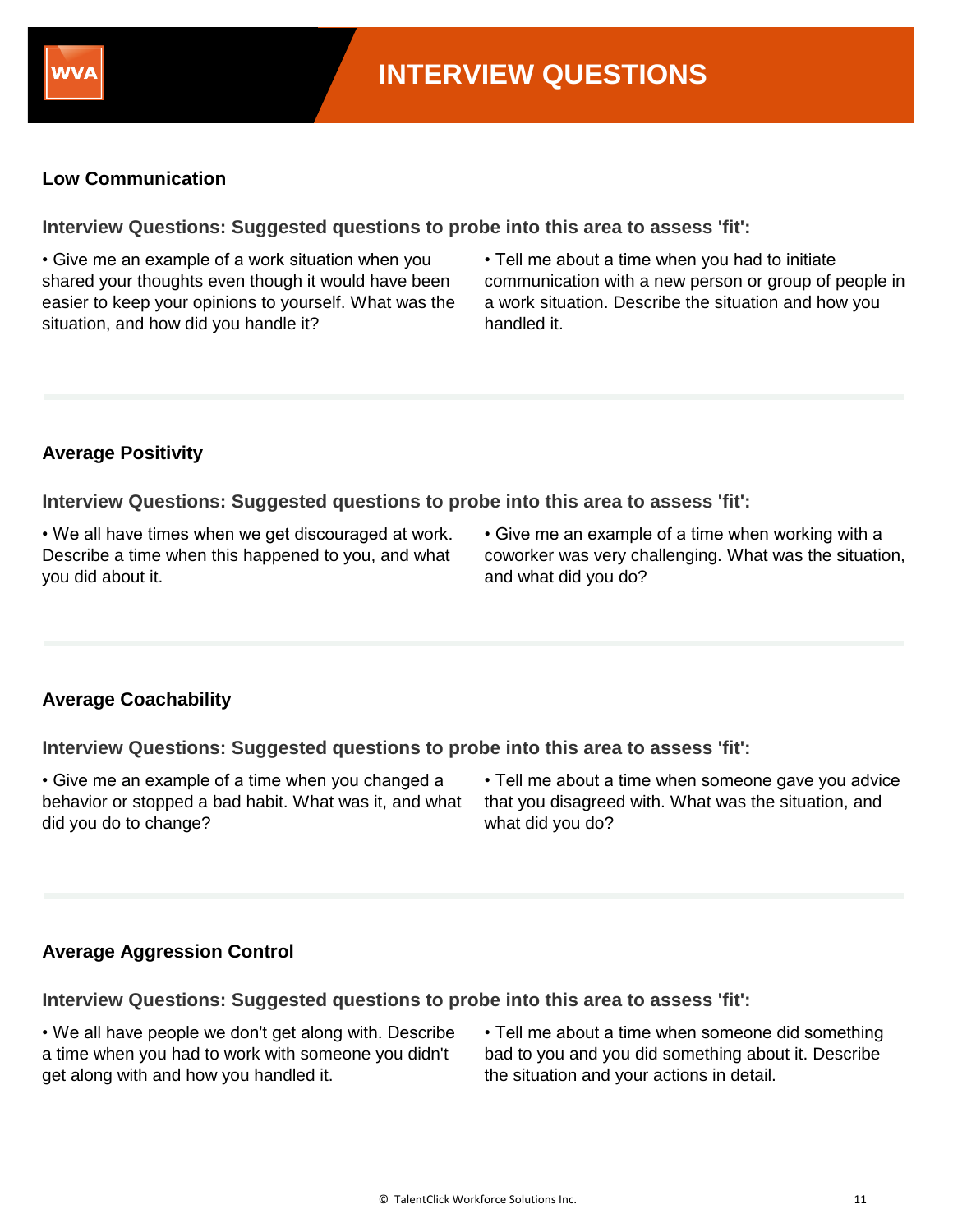## **Introduction to Cognitive Quotient (CQ)**

• This report is a summary of strengths and areas for coaching and development based on responses to the items in the assessment.

• The report is focused around three main dimensions addressing different aspects of cognitive ability.

• The results in this report are based on research conducted with samples of working adults and can be expected to represent some of the participant's work-relevant characteristics.

## **Kelly Sample's overall scores:**





• Interpret the results above with caution • Verify results with interview and reference questions

adults.

not use this as the sole factor for making employment-related decisions.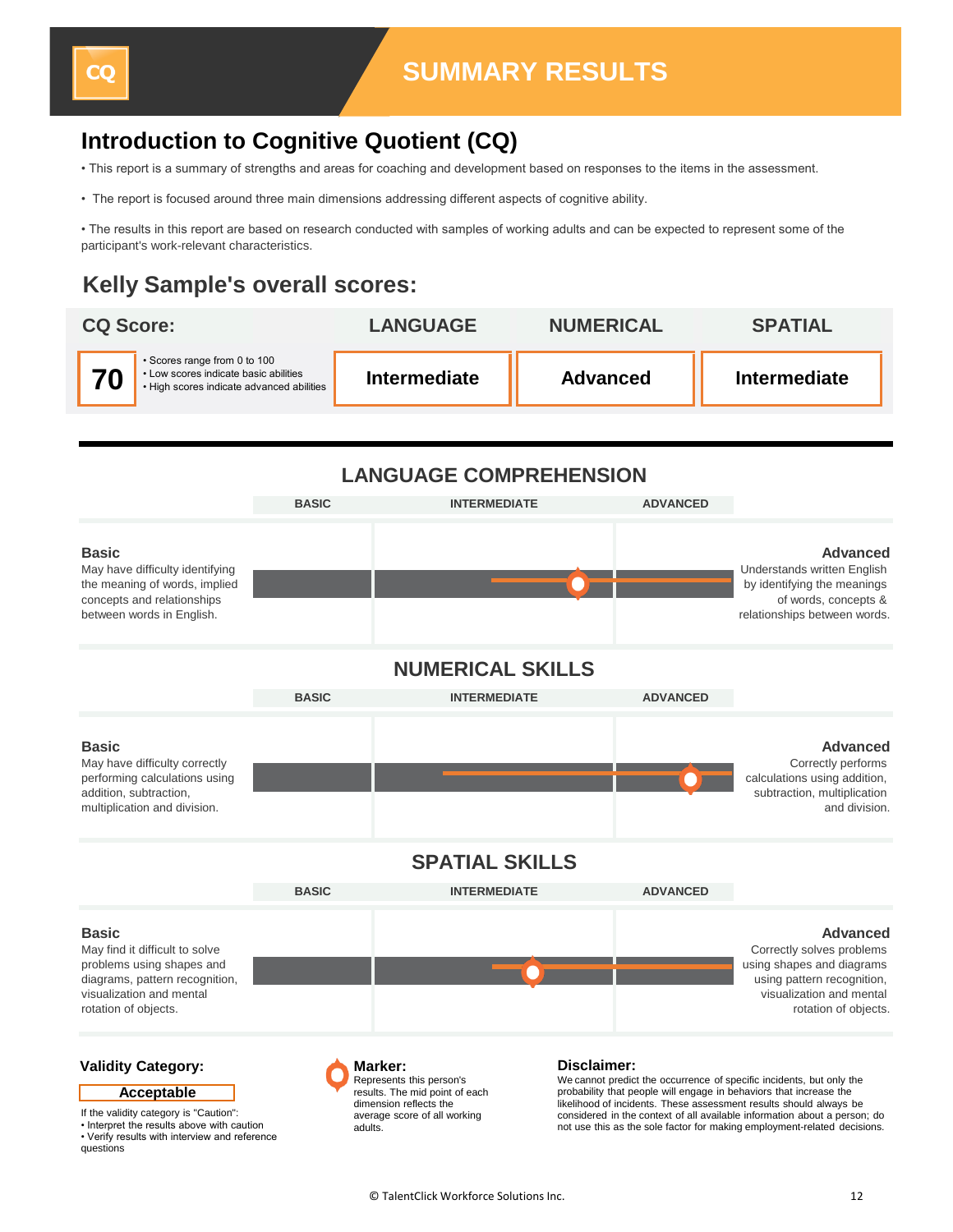

## **DETAILED RESULTS**

| <b>LANGUAGE</b>      | <b>Basic</b> | Intermediate | Advanced |
|----------------------|--------------|--------------|----------|
| <b>COMPREHENSION</b> |              |              |          |

#### **Kelly Sample scored in the Intermediate Range with a score of 65.**

This scale measures a person's ability to understand written English by identifying the meanings of words and the relationships between words. Mid scoring individuals understand written words and concepts of moderate difficulty.

#### **Tips for managing & training Kelly Sample:**

- Would be able to make correct judgments from most written information
- Able to understand written material of moderate difficulty
- May need assistance with extremely complicated written materials

#### **Suggested Interview Questions to probe "Fit"**

• Tell me about a time when there was complex document that you found challenging to read and understand. Describe the situation and what you did.

• Tell me about a recent time when you had to read and follow instructions to complete a task by yourself. What was the situation and how did you handle it?



#### **Kelly Sample scored in the Advanced Range with a score of 90.**

This scale measures a person's ability to correctly perform calculations using addition, subtraction, multiplication and division. High scoring individuals would be able to perform calculations correctly on the job.

#### **Tips for managing & training Kelly Sample:**

• Would not require assistance with problems requiring numerical calculations

- Would be able to make correct decisions and judgments based on numerical calculations
- Would likely be able to understand numerical data

#### **Suggested Interview Questions to probe "Fit"**

• Tell me about a time when you had to read and understand data in numbers such as financial data or measurements. Describe the situation and what you did.

• Describe an especially complicated number-based problem that you faced in the past. What was the problem and how did you find the solution?

| <b>SPATIAL</b> | <b>Basic</b> | Intermediate | Advanced |
|----------------|--------------|--------------|----------|
| <b>SKILLS</b>  |              |              |          |

#### **Kelly Sample scored in the Intermediate Range with a score of 55.**

This scale measures a person's ability to solve problems by recognizing patterns of shapes and visualizing how to manipulate objects. Mid scoring individuals would be able to correctly solve moderately difficult problems involving objects or shapes.

- Would be able to solve problems requiring visualizing shapes that are moderately difficult
- Would likely be able to understand and follow diagrams

• May benefit from extra coaching and training on solving difficult mechanical problems

#### **Tips for managing & training Kelly Sample: Suggested Interview Questions to probe "Fit"**

- Give me an example of a time when you had to use a diagram to complete a task. What was the situation, what did you do, and what were the results?
- Tell me about a recent time when you had to fix something mechanical and it was very challenging. What was the situation and how did you handle it?